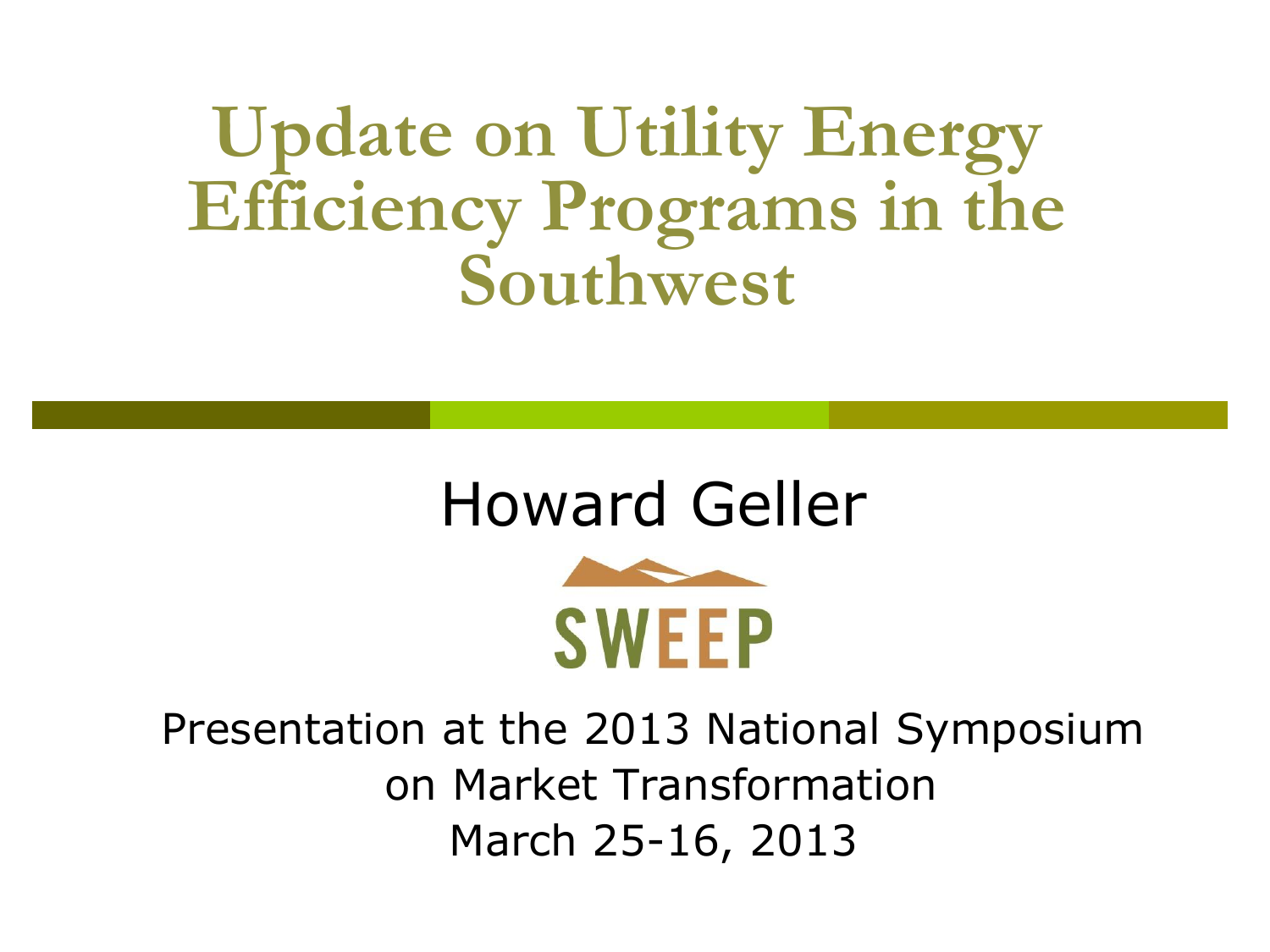# **Electric Utility DSM Program Spending Trends**

|               | <b>Electric DSM Program Spending/Budgets</b><br>(million \$ per year) |             |             |             |      |      |                |
|---------------|-----------------------------------------------------------------------|-------------|-------------|-------------|------|------|----------------|
| <b>State</b>  | 2002                                                                  | 2004        | 2006        | 2008        | 2010 | 2012 | 2013<br>(est.) |
| <b>AZ</b>     | 4                                                                     | 4           | 19          | 45          | 94   | 120  | 140            |
| CO            | 11                                                                    | 21          | 18          | 28          | 66   | 97   | 105            |
| <b>NV</b>     | $\mathbf{3}$                                                          | 11          | 30          | 55          | 46   | 37   | 50             |
| ΝM            | 1                                                                     | 1           | 1           | 10          | 24   | 27   | 35             |
| <b>UT</b>     | 9                                                                     | 16          | 27          | 36          | 51   | 46   | 51             |
| <b>WY</b>     | $\sim 0$                                                              | $\sim\!\!0$ | $\sim\!\!0$ | $\sim\!\!0$ | 3    | 4    | 5              |
| <b>Region</b> | 29                                                                    | 54          | 95          | 174         | 284  | 331  | 386            |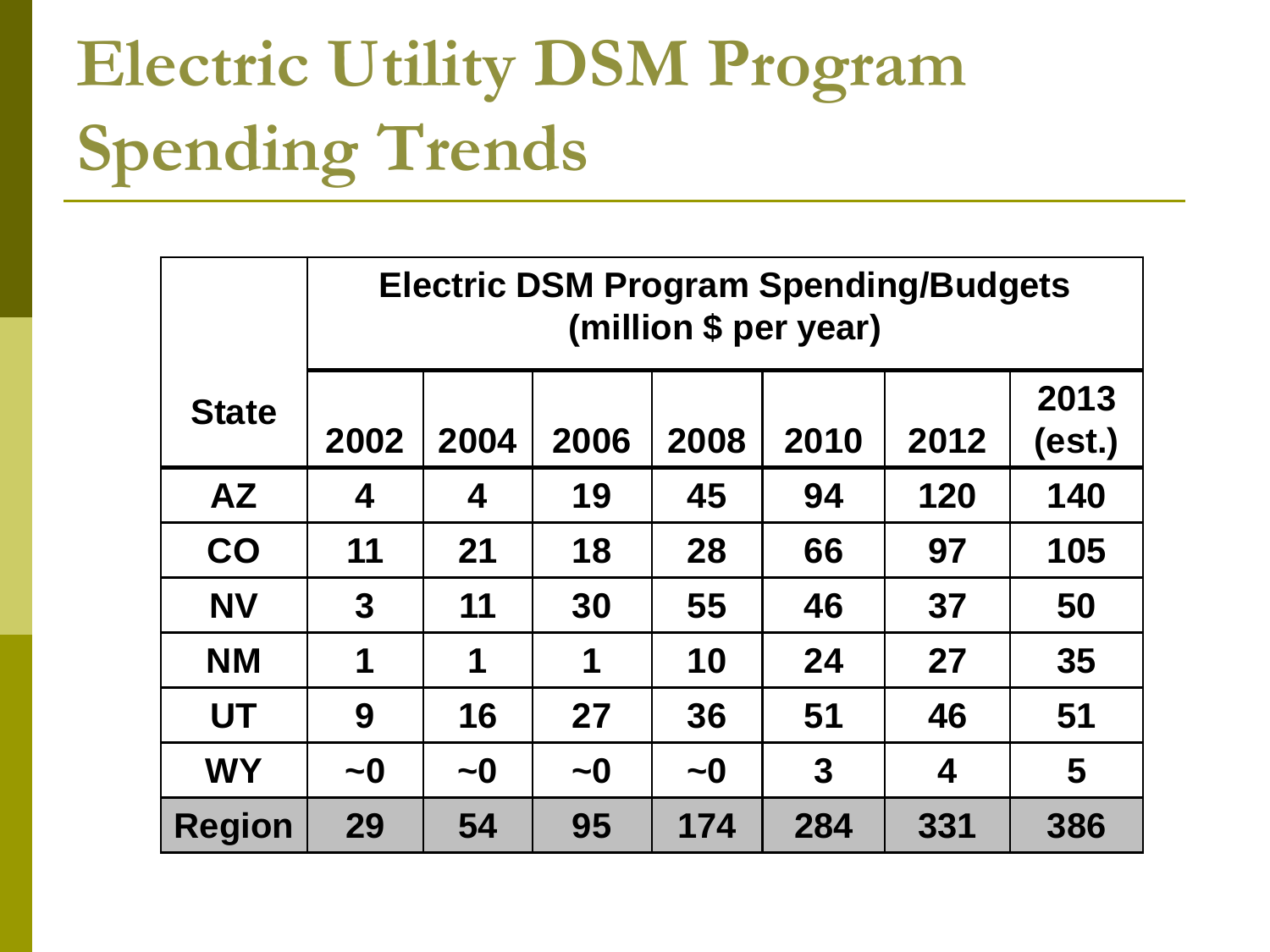# **First Year Savings by Utility (GWh/yr)**

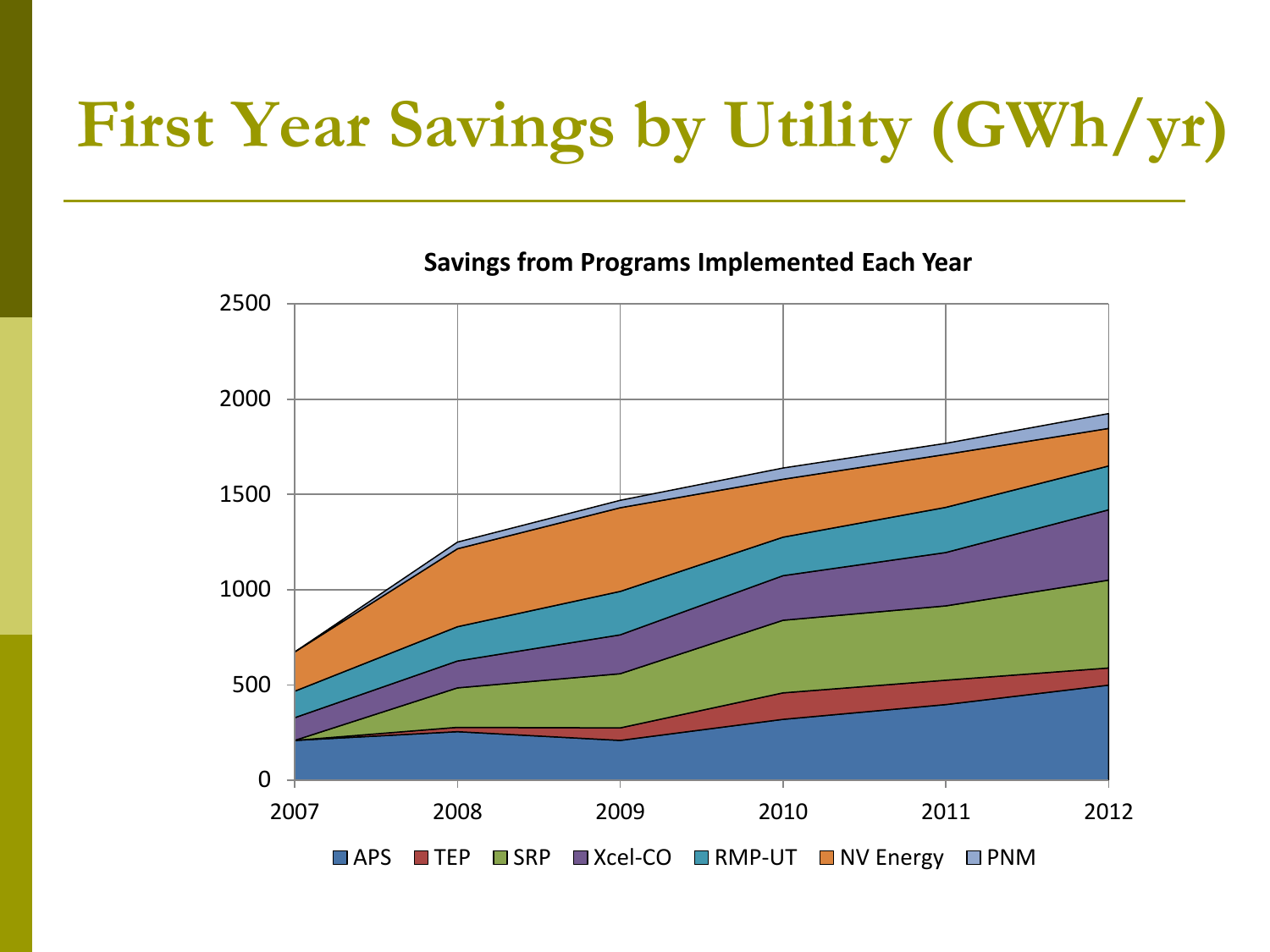## **Energy Savings Trends by Utility**

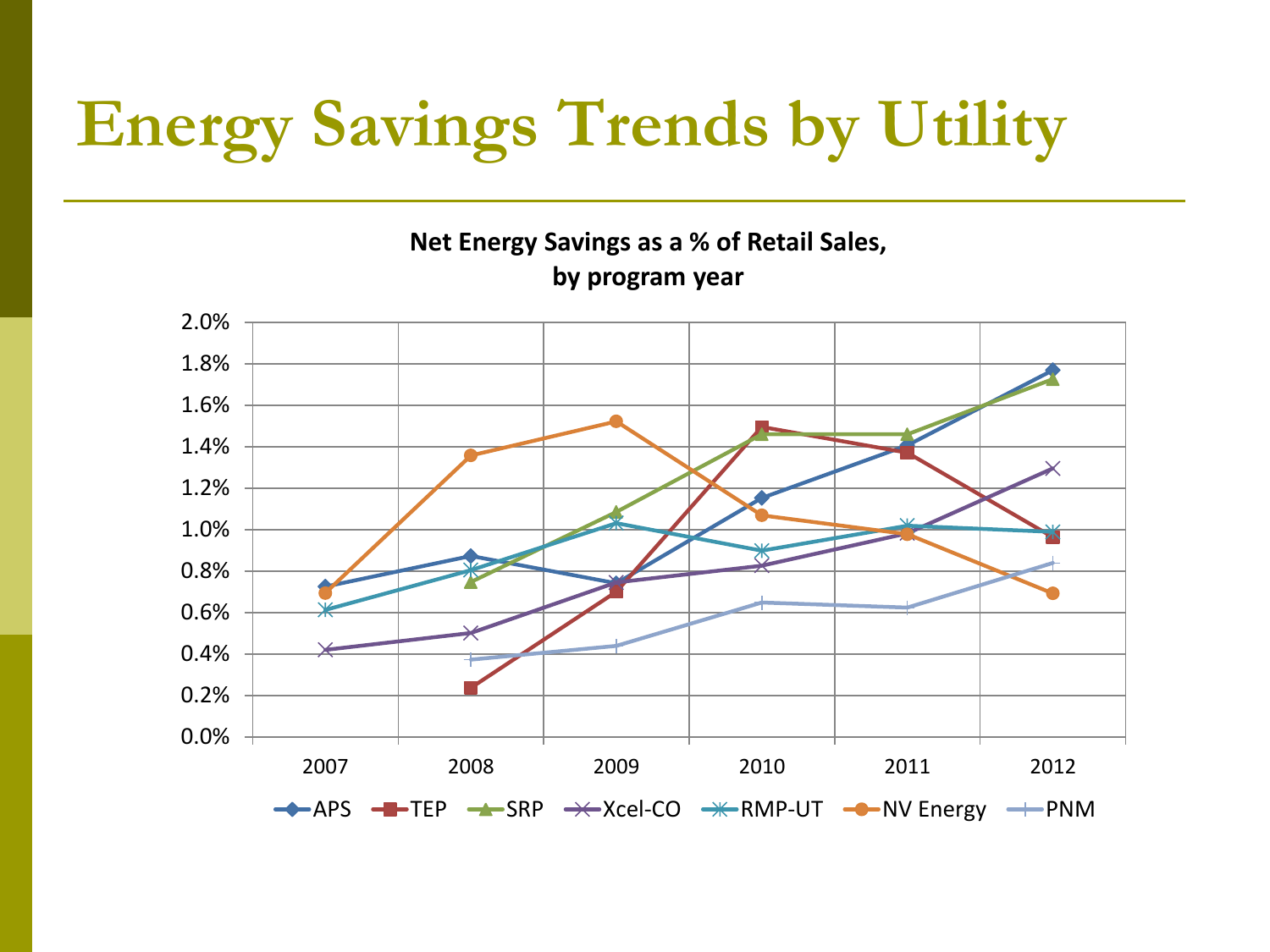#### **Arizona**

- **EXACT** EERS calls for IOUs to achieve savings of 1.75% in 2012 and 2.0% in 2013 (w/ 10% DR credit)
- APS achieved 1.8% savings in 2012 (first year savings as a fraction of sales), 25% more than savings achieved in 2011
- □ TEP suspended programs in 2012 due to inadequate cost recovery and Commission inaction but restarted some programs in March 2013; pending rate case settlement calls for rate basing of DSM investment with 5 year amortization along with lost fixed cost recovery
- SRP also ramping up EE programs, achieved savings equal to 1.7% of sales in 2012 (including savings from pre-paid meters)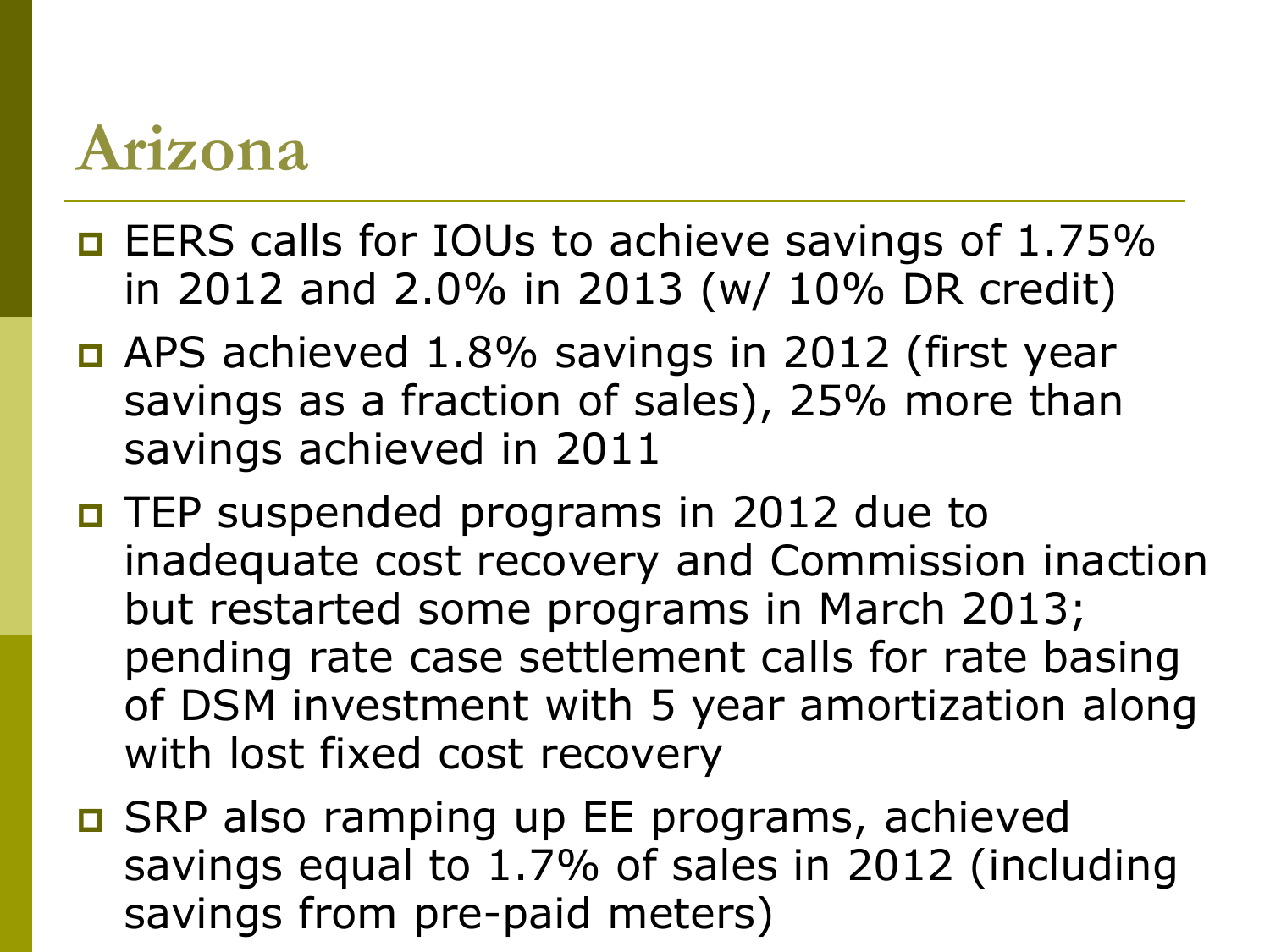## **Colorado**

- Xcel Energy and Black Hills Energy ramped up DSM programs over past 5 years in response to savings goals and incentives set by the PUC
- Xcel achieved 1.3% savings as a fraction of sales in 2012 (net savings basis), 27% more than savings in 2011
- □ 2013: Two dockets with Xcel starting in mid-year
	- **Strategic Issues Reviews savings goals, incentive** mechanism and other key policies
	- **2014 DSM Program Plan**
- Rural co-ops provide about 25% of electricity in CO and do very little to promote EE; legislation planned that includes EE standards for co-ops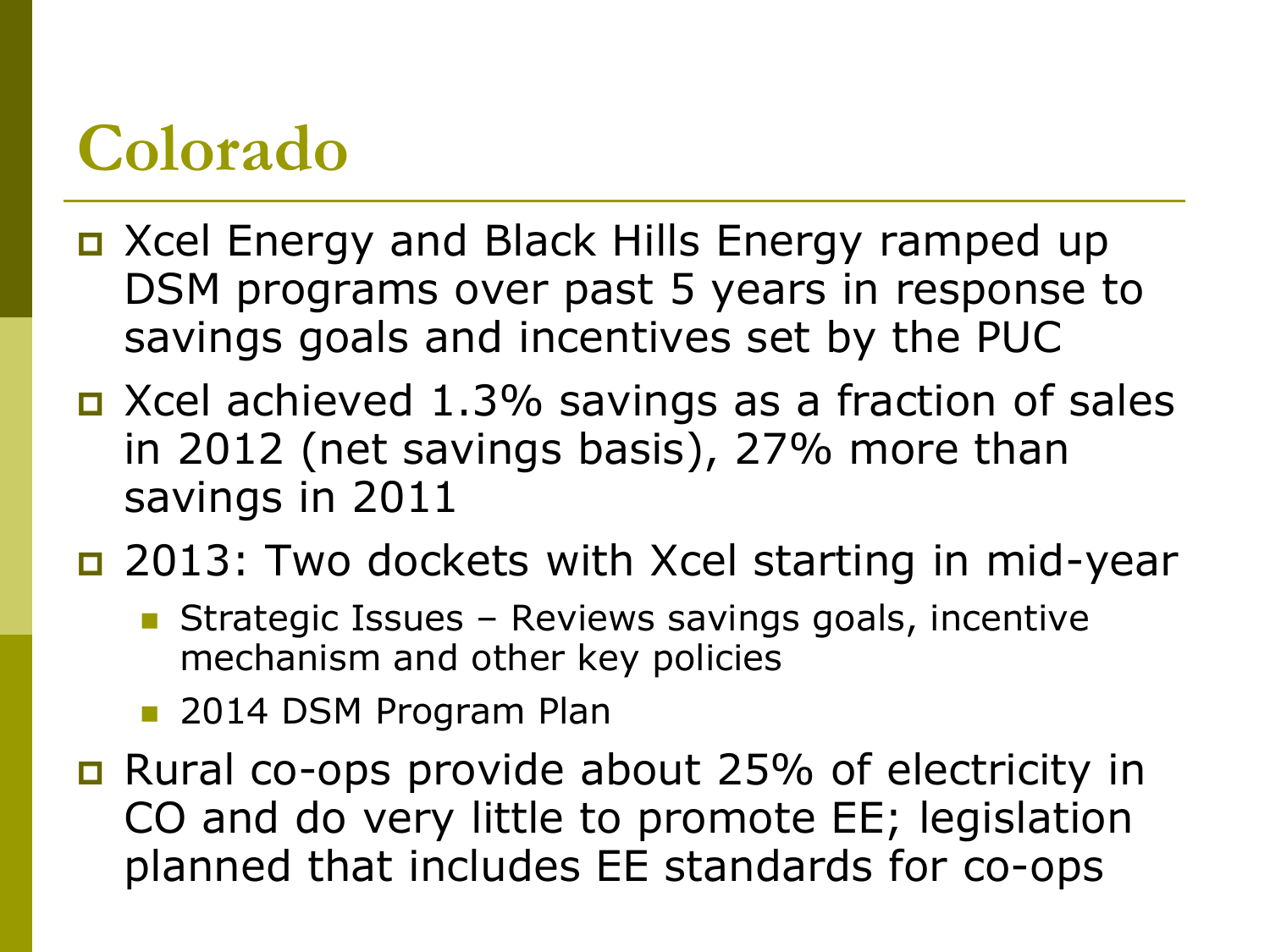#### **Nevada**

- **Energy savings count towards RPS compliance, up** to 25% of standard each year
- DSM funding levels and savings reduced in 2010- 12 due to deep economic recession, less need for EE resources in short run, and excess energy savings credits from previous years
- **D** NV Energy still achieved 1% savings in 2011 and 0.7% savings in 2012 as fraction of sales
- **D** Utility receiving lost revenue recovery in addition to cost recovery, proving to be very controversial
- **Proposed legislation establishes separate savings** standards and replaces LRR with decoupling and a performance-based shareholder incentive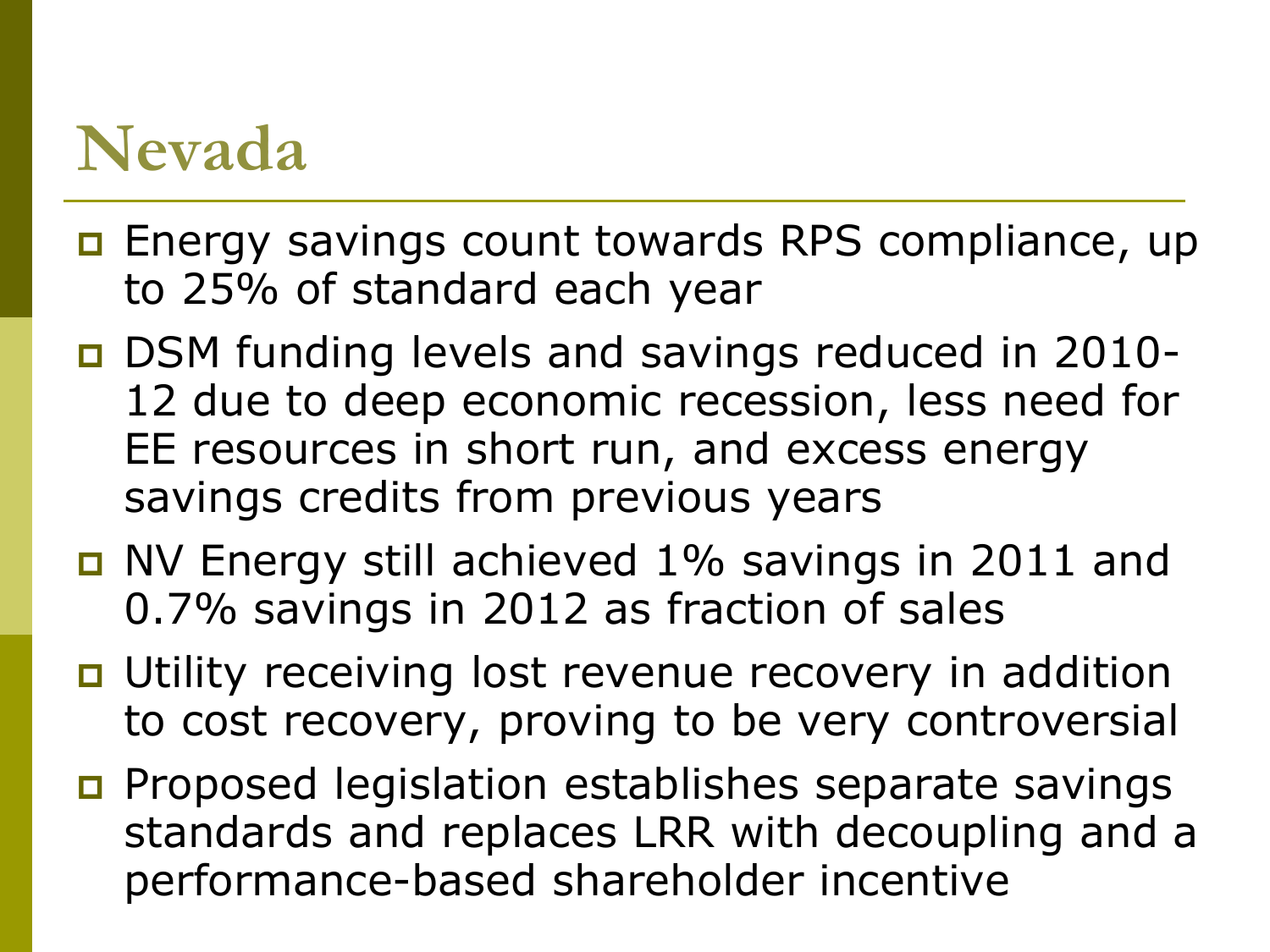### **New Mexico**

- **Energy savings requirements for IOUs: 5%** savings in 2014 and 8% savings in 2020 (from programs implemented starting in 2008)
- **Program approval has been challenging as has** been approval of shareholder incentives
- **PNM slowly ramping up programs; achieved about** 0.8% savings in 2012 and proposing to achieve around 0.9% savings under new DSM plan
- Enacted 2013 legislation establishes 3% tariff rider for program funding, changes cost effectiveness test from TRC to UCT, and reduces 2020 standard from 10% to 8% (compromise with utilities and PRC)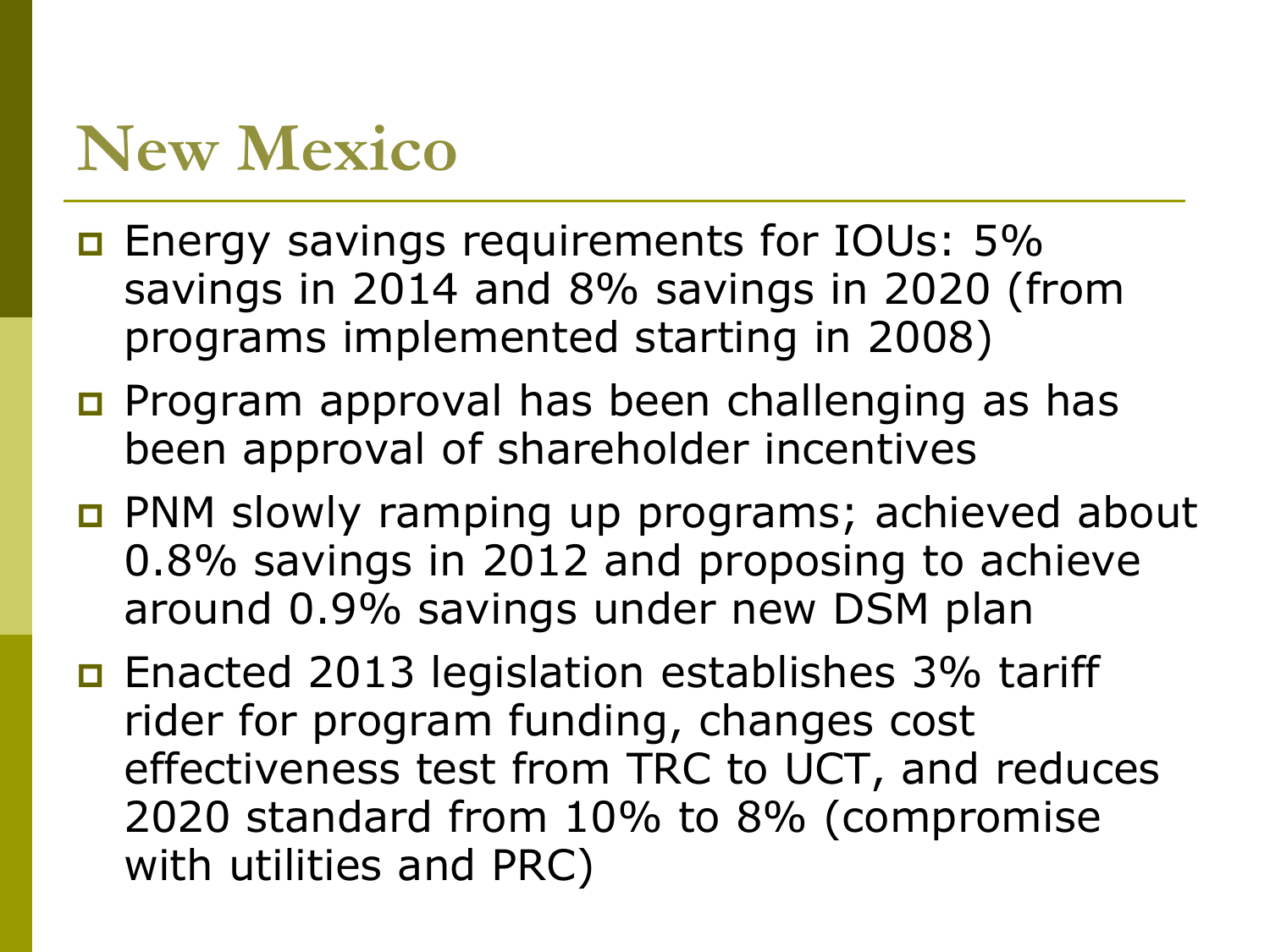### **Utah**

- □ Utah does not have utility EE goals or standards, nor an electric utility disincentive removal or shareholder incentive mechanism
- **D** Rocky Mountain Power (RMP) does have IRP requirements which drives investment in DSM programs; UCT is the principal benefit-cost test
- **D** RMP has been achieving about 1% savings per year since 2009
- □ 2012-13 expansion includes Home Energy Reports and proposed C&I Strategic Energy Management program